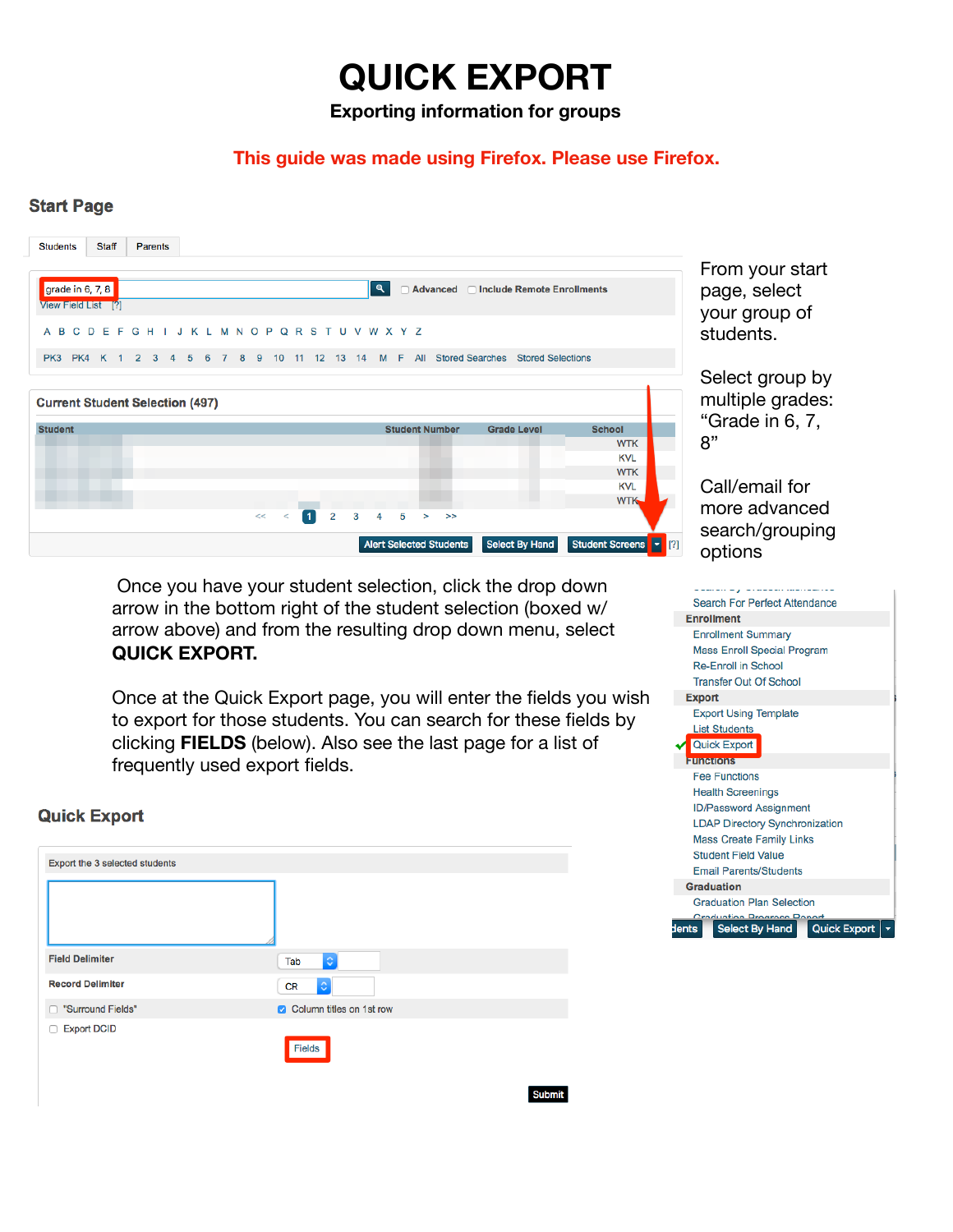**Exporting information for groups** 

|                                                                                        | <b>Quick Export</b>                                                |                                                                                                      |  |  |
|----------------------------------------------------------------------------------------|--------------------------------------------------------------------|------------------------------------------------------------------------------------------------------|--|--|
|                                                                                        | Export the 6 selected students                                     |                                                                                                      |  |  |
| Enter the fields you<br>wish to export in the                                          | student Number<br>LastFirst<br>Grade_Level<br><b>DOB</b><br>Gender |                                                                                                      |  |  |
| order you want them<br>in on the report, then                                          | <b>Field Delimiter</b>                                             | $\Diamond$<br>Tab                                                                                    |  |  |
| submit.                                                                                | <b>Record Delimiter</b>                                            | <b>CR</b>                                                                                            |  |  |
|                                                                                        | □ "Surround Fields"                                                | Column titles on 1st row                                                                             |  |  |
|                                                                                        | Export DCID                                                        | <b>Fields</b>                                                                                        |  |  |
| Opening student.export.text<br>$\bullet$ $\circ$ $\circ$                               |                                                                    |                                                                                                      |  |  |
| You have chosen to open:                                                               |                                                                    | Submit                                                                                               |  |  |
| student.export.text                                                                    |                                                                    |                                                                                                      |  |  |
| which is: Document                                                                     |                                                                    | If you have your computer set up for it, you will<br>be prompted to "Open With Microsoft Excel".     |  |  |
| from: https://ps.nwarctic.org                                                          |                                                                    |                                                                                                      |  |  |
| What should Firefox do with this file?                                                 |                                                                    | Click okay. This command may take a moment                                                           |  |  |
| $\Diamond$<br>Open with Microsoft Excel<br><b>Save File</b>                            |                                                                    | to open Excel. If this is your first time doing<br>this, check "Do this automatically for files like |  |  |
|                                                                                        |                                                                    |                                                                                                      |  |  |
| Settings can be changed using the Applications tab in<br><b>Firefox's Preferences.</b> |                                                                    | IF YOU ARE NOT SET UP TO OPEN W/<br>EXCEL, it may open as a text file. Simply copy                   |  |  |
| Cancel                                                                                 | ок                                                                 | all data from the text file and past in cell A1 on<br>a fresh Excel spreadsheet.                     |  |  |

IF YOU ARE NOT PROMPTED ON HOW TO OPEN THE FILE, Check your downloads in the upper right corner of your FIREFOX browser (Below). If you have a new download, the down pointing arrow w/ a line underneath will be blue.

| $\mathbf{R}$<br><b>P</b> Quick Export<br>. .<br><b>TimeClock Plus</b><br>$\times$ | $\times$                                                                         |                        |
|-----------------------------------------------------------------------------------|----------------------------------------------------------------------------------|------------------------|
| G<br>$\rightarrow$<br>奋<br>⊙<br>https://ps.nwarctic.org/admin/importexport/exp    | ☆<br>▽<br>E<br>0.0.0                                                             | 田<br><b>III</b><br>$=$ |
| Select the report labeled                                                         | student.export(1).text<br>Completed - 313 bytes                                  | Q                      |
| student.export.text.                                                              | student.export-172.text<br>Completed - 256 bytes                                 | Q                      |
| This will open a text file.<br>Copy and past the text into Excel.                 | zNWABSD_Official_Transcript(19).pdf<br>副<br>Completed - 249 KB                   | Q                      |
|                                                                                   | NWABSD_Official_Transcript(98).pdf<br>副<br>Completed - 246 KB                    | Q                      |
|                                                                                   | NWABSD_Report_Card_5th_Grad(4).pdf<br>$\frac{1}{\sqrt{2}}$<br>Completed - 9.6 KB | Q                      |
|                                                                                   | Show All Downloads                                                               |                        |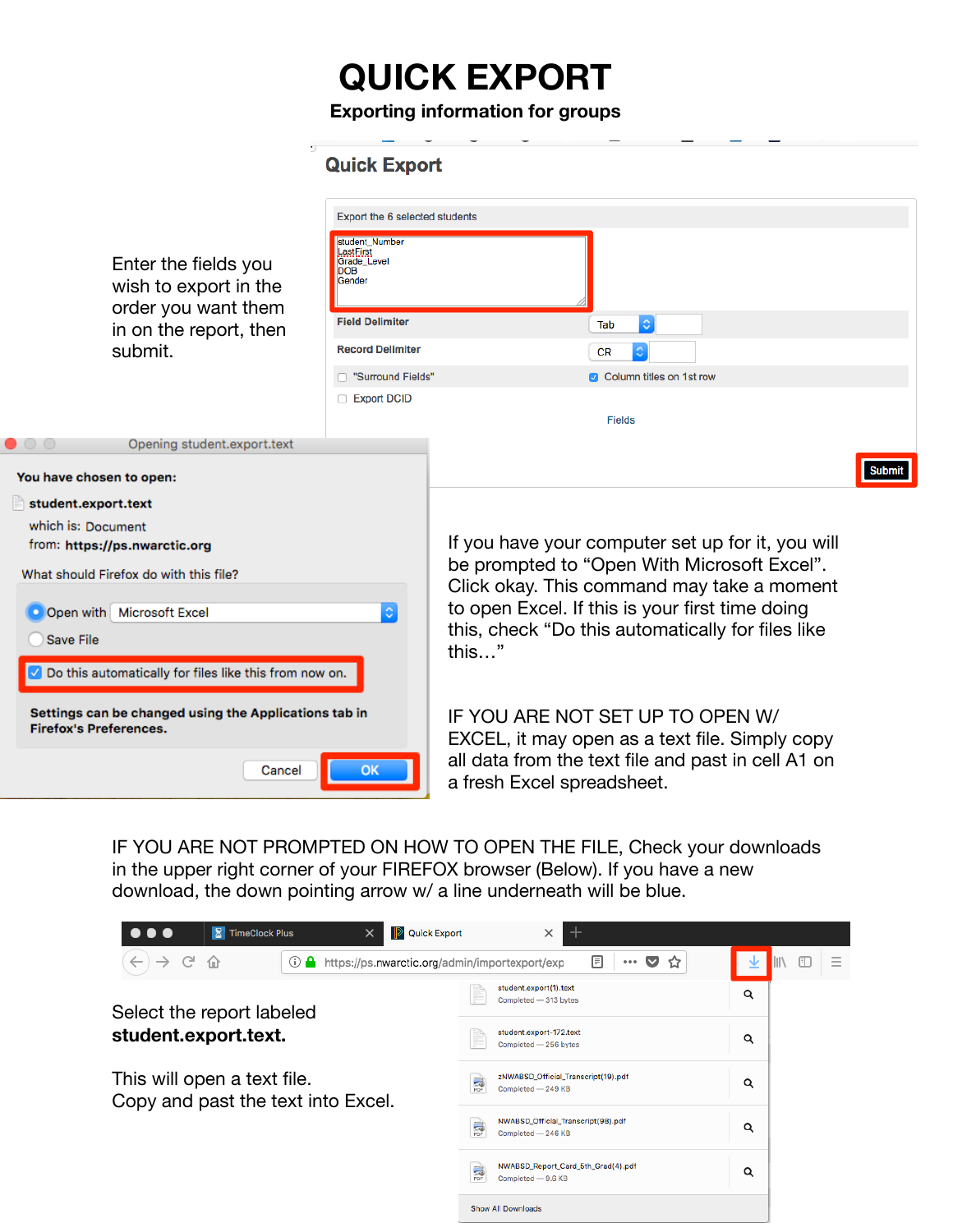**Exporting information for groups** 

### **USING CHROME**

a sera seran

|                                                                                                                           | SwiftReach SwiftK12                                                                                                                                                                                                      | <b>Quick Export</b>                                               |                          |                      |
|---------------------------------------------------------------------------------------------------------------------------|--------------------------------------------------------------------------------------------------------------------------------------------------------------------------------------------------------------------------|-------------------------------------------------------------------|--------------------------|----------------------|
|                                                                                                                           | <b>Functions</b>                                                                                                                                                                                                         | Export the 77 selected students                                   |                          |                      |
| <b>Using Google</b><br>Chrome, use all<br>the above steps,<br>then find your<br>download in the<br>bottom left<br>corner. | Attendance<br><b>Daily Bulletin</b><br><b>Enrollment Summary</b><br><b>Master Schedule</b><br>Dashboard<br><b>Special Functions</b><br><b>Teacher Schedules</b><br><b>Reset Class Counts</b><br><b>Alert Solutions 2</b> | student Number<br>astFirst<br>Grade Level<br><b>DOB</b><br>Gender |                          |                      |
|                                                                                                                           |                                                                                                                                                                                                                          | <b>Field Delimiter</b>                                            | ÷<br>Tab                 |                      |
|                                                                                                                           |                                                                                                                                                                                                                          | <b>Record Delimiter</b>                                           | ÷<br><b>CR</b>           |                      |
| Open the text<br>file, copy all info,<br>paste to excel.                                                                  | <b>Reports</b>                                                                                                                                                                                                           | "Surround Fields"                                                 | Column titles on 1st row |                      |
|                                                                                                                           | <b>System Reports</b><br><b>ReportWorks</b><br><b>People</b>                                                                                                                                                             | <b>Export DCID</b>                                                | <b>Fields</b>            |                      |
|                                                                                                                           | <b>Student Search</b><br>Search By                                                                                                                                                                                       |                                                                   |                          | <b>Submit</b>        |
|                                                                                                                           | student.export (1).text                                                                                                                                                                                                  |                                                                   |                          | <b>Show All</b><br>× |

#### **USING SAFARI**

Using Safari, use all the above steps. Safari will automatically open the text file (If allowed). If the report does not open, find your text file download in the upper right hand corner.

Open the text file, copy all info, paste to excel.

| $\bullet \bullet \bullet \langle\ \rangle$ $\Box$                                                                                          |                                                                             | Ò,<br>ps.nwarctic.org           |                                 | â<br>O    | ð     |
|--------------------------------------------------------------------------------------------------------------------------------------------|-----------------------------------------------------------------------------|---------------------------------|---------------------------------|-----------|-------|
|                                                                                                                                            | Admin / Admin                                                               |                                 |                                 | Downloads | Clear |
| PowerSchool                                                                                                                                |                                                                             | Welco<br>School:                | student.export-173.text<br>5 KB |           |       |
|                                                                                                                                            | Start Page > System Administrator > Page and Data Management > Quick Export |                                 | 囨<br>М                          | B         |       |
| <b>Alerting</b><br>SwiftReach SwiftK12<br><b>Functions</b>                                                                                 | <b>Quick Export</b>                                                         |                                 |                                 |           |       |
|                                                                                                                                            | Export the 114 selected students                                            |                                 |                                 |           |       |
| Attendance<br><b>Daily Bulletin</b><br><b>Enrollment Summary</b><br><b>Master Schedule</b><br><b>Dashboard</b><br><b>Special Functions</b> | student Number<br>LastFirst<br><b>Grade Level</b><br><b>DOB</b><br>Gender   |                                 |                                 |           |       |
| <b>Teacher Schedules</b>                                                                                                                   | <b>Field Delimiter</b>                                                      | $\overline{\bullet}$<br>Tab     |                                 |           |       |
| <b>Reset Class Counts</b><br><b>Alert Solutions 2</b>                                                                                      | <b>Record Delimiter</b>                                                     | <b>CR</b><br>ö.                 |                                 |           |       |
| <b>Reports</b>                                                                                                                             | "Surround Fields"                                                           | <b>Column titles on 1st row</b> |                                 |           |       |
| <b>Custom Departs</b>                                                                                                                      | <b>Export DCID</b>                                                          |                                 |                                 |           |       |